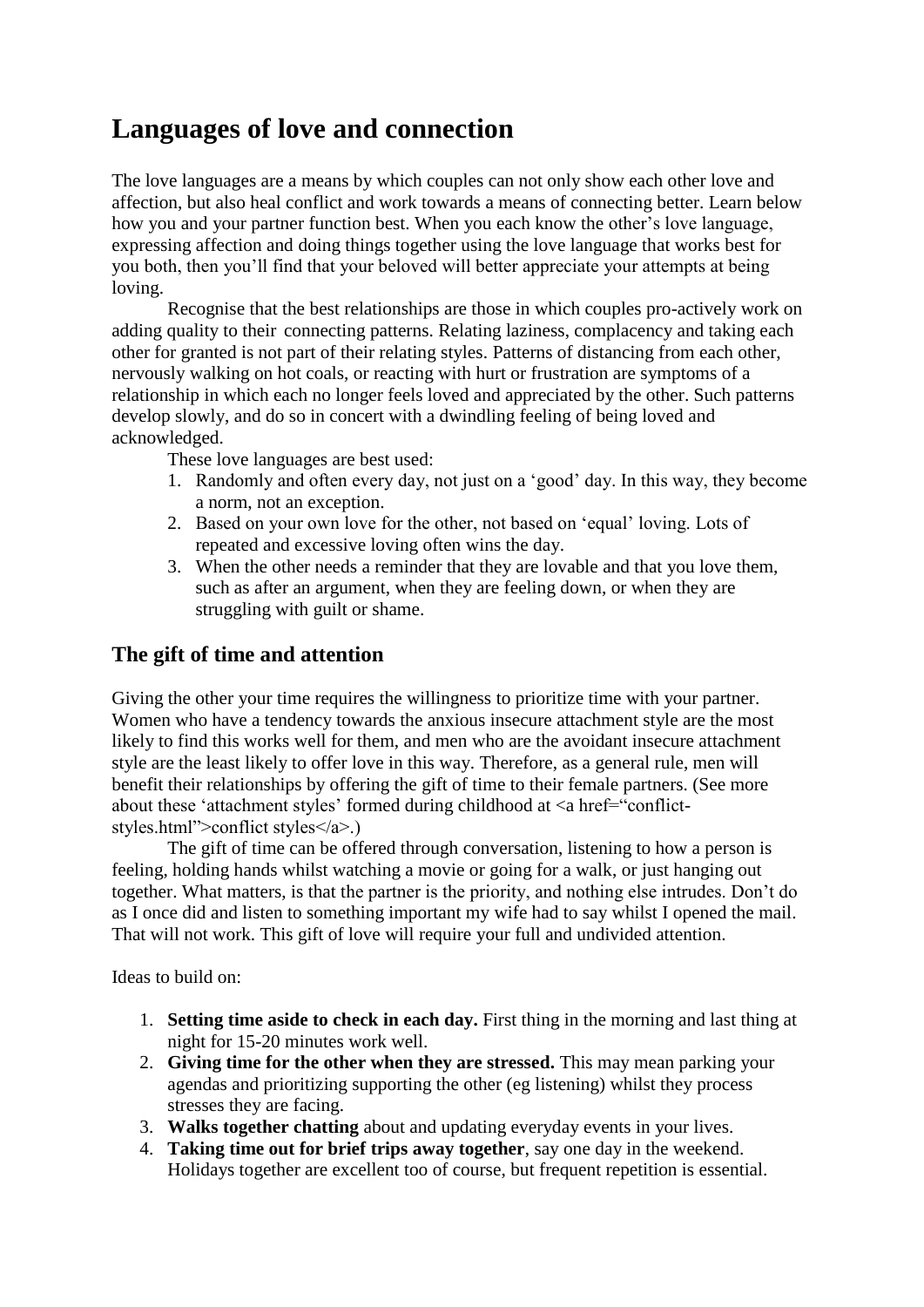- 5. **Having a bath together, maybe followed by a mutual massage** is a great way to enjoy quality connection time as one couple I worked with recommended.
- 6. **Partaking of a hobby or interest together** where you can share and communicate, such as biking, playing a social sport (eg tennis, badminton, tenpin bowling, jogging), eating out, or even watching movies you both like.

#### **The gift of completed tasks**

Some people love just doing things for others. Those with an avoidant insecure attachment style are particularly good at this, because their task focused approach to life enables them to see what needs to be done, and appreciate the benefits of having everything sorted. People with this way of showing appreciation, more often men, may not recognise that despite the benefits their efforts bring their partners, those same partners see task completion as just what has to be done, rather than as a special gift of love. Thus, the task focused, busy rushingaround-the-house person may notice that their best efforts to impress have little impact. They may also notice that their partner doesn't do as many tasks in return, hardly surprising if task completion doesn't feel to them like gift giving or important. Therefore, check that the tasks you are doing are perceived as benefits.

Ideas to build on:

- 1. **Attend to tasks that would benefit your partner and which he would struggle to do himself**. Eg those that save him time, provide needs he won't meet himself. Setting the fire, doing the dishes, cooking the dinner, taking out the rubbish, growing vegetables, or cleaning the spouting can all be done to support one's partner, but can all be easily overlooked as acts of service or devotion to one's mate.
- 2. **Focus on tasks together that have agreed benefits for both parties**. Eg house renovations, addressing the agreed needs of the children, saving to pay for projects both have an investment in.
- 3. **Reliably attending to daily tasks/roles that both have agreed upon.** Couples need to contribute their 50% to domestic chores, but these can be quite different tasks. What is important is to complete your 50%, leaving the other to feel supported and valued by your contribution.

#### **The gift of physical touch**

Many men and most women like the gift of touch, best expressed through hugs, kisses, back rubs, stroking one's hair, holding hands all the way to foreplay and sexual connection. It is not uncommon for some, especially women, to seek sexual connection so as to quench this thirst for closeness and emotional intimacy. What matters is that this touch conveys affection. So it is best done slowly, sensitively and caringly. Such connection enables feelings of tenderness and connection to be shown to, and felt by, one's partner. Regular touching is a hallmark of most successful relationships, because it is a love language that resonates for many people. It is also a very easy and often quick way to connect and express affection, and tends to successfully convey an immediate message of love and affection.

Ideas to build on: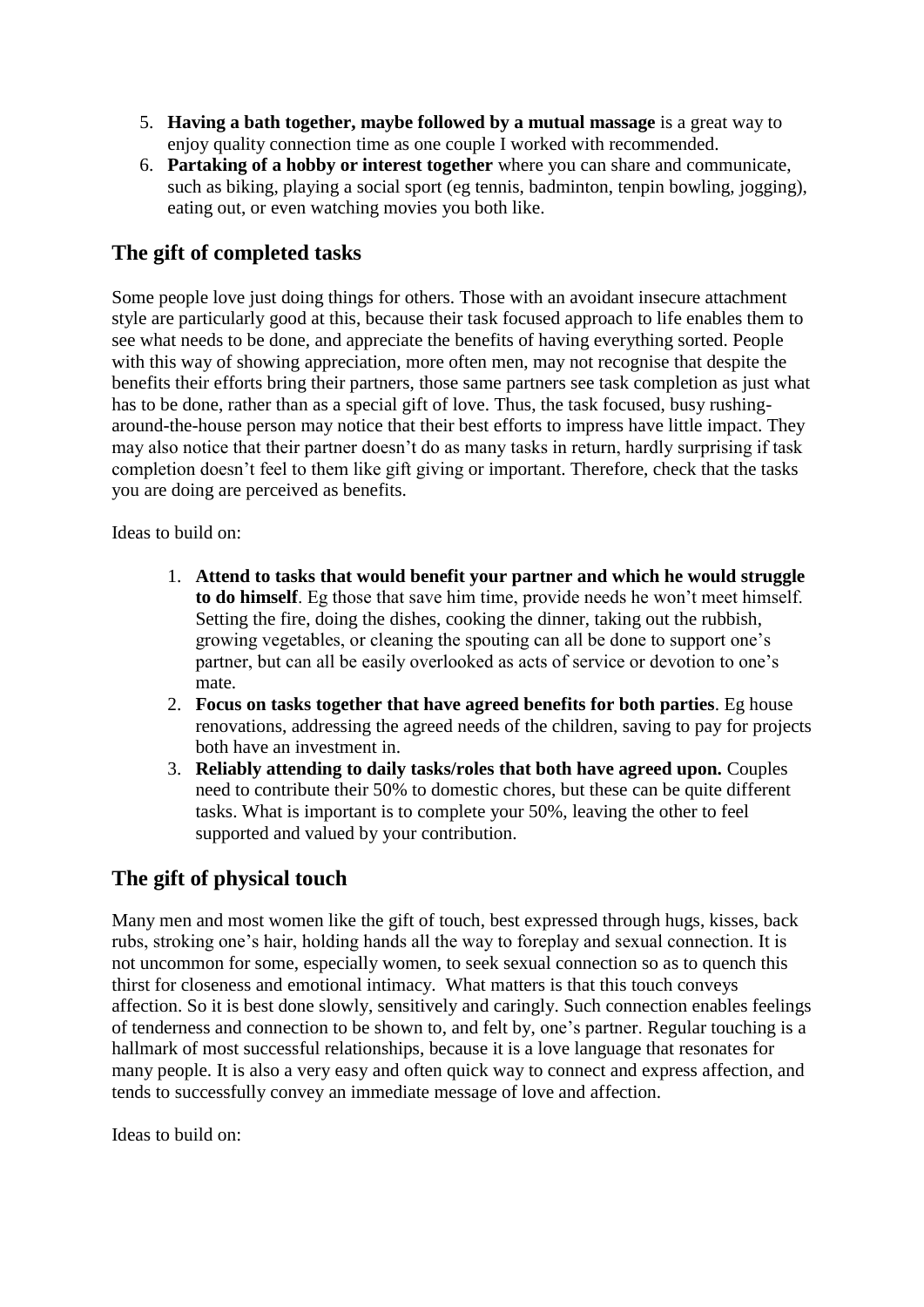- 1. **Randomly given hugs, kisses, and cuddles are easy to share** and provide immediate connection, even when you are busy.
- 2. **Back and neck massages are more effort,** but qualify as a practical gift, a task, as well as securing physical connection. In this regard, they span this category and the task category.
- 3. **Sensual massages after a shower, spa, bath or swim** also span the touch, task and gift categories. Be sure to agree whether sex could follow or not, so that there is no fear of unexpected pressure to go that extra step. Lots of oil, warmth and pleasant aromas and music add to the experience.
- 4. **Sex is perhaps the top offering of physical touch,** but many couples struggle to succeed with this. The pressure on men to perform, or feelings of anxiety, exhaustion, shyness or boredom on the part of either party can sabotage quality sexual connecting. Even just naked connection, without sex, can offer quality physical touch.
- 5. **Sensual stroking and massage allows a couple to begin with sensuality and lead on to sexuality.** This is often the way a therapist would suggest a couple struggling with sexual connection begin to enjoy connecting physically, sidestepping the anxiety associated with 'performance'.
- 6. **Relaxing physically connected**, such as holding hands during a movie, or resting with one person's head resting on their partner's torso, are easy to do often, and work well for those desiring kinaesthetically connection.

### **The gift of verbal appreciation**

All people love to be told how great they are, and how their presence or actions make a positive difference. Those with an anxious insecure attachment style are particularly amenable to this sort of feedback, and sometimes a partner who is not wired in this way may make the mistake of thinking that constant affirmation and verbal back-patting (maybe several times a day) is over the top and needy. However, a person who likes words of affection, support or appreciation simply feels more connected to their partner when these comments are shared. Such a person tends also to feel easily hurt by unhelpful comments, because their sensitivity runs to both positive and negative verbal exchanges.

Ideas to build on:

- 1. **Expressions of the love you have for your partner such as "I love you", I love ...... about you"**, all go down well with this person. For them, such verbal exchanges are a window into the heart of their beloved.
- 2. **Compliments about accomplishments and appearance** such as "I love your ...(new top, hair cut, snazzy jacket)", "I appreciate ... (the dinner you cooked me, the effort you made to help me)" are ways of bringing attention to the way you are feeling about your beloved.

## **The gift of visual appeal**

It is common knowledge that women like being given a bunch of beautiful flowers. However, it is the beauty of appearance that is so tantalising for many of us. Because westerners are so visual in the way their society operates (such as reading, writing, watching films and TV, enjoying viewing the appearance of everything from other people to works of art), most of us like experiencing visual beauty. Many women dress well so as to visually feel good about themselves, and also to impress the men in their lives. Some men will do likewise. Most of us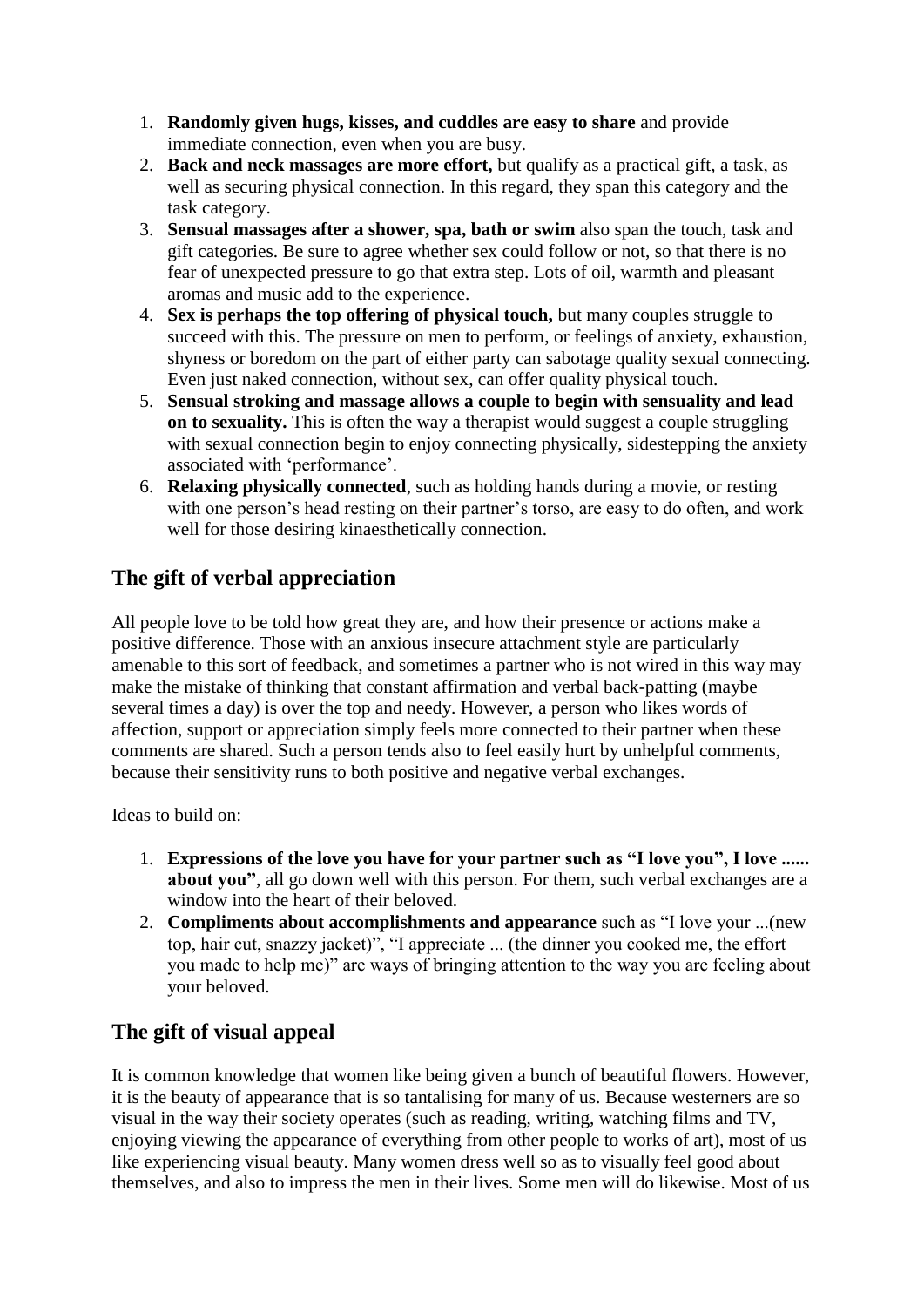enjoy anything that is pleasurable to look at. So to be given something of beauty, or to even give ourselves nicely dressed up to our partners, will often appeal.

Ideas to build on:

- 1. **A card with thoughtful comments on it is perhaps the most common gift of visual appeal**. If the words are well chosen, you will also be on target to impress the person who likes gifts of verbal appreciation.
- 2. **Cards, flowers, or something small left on or under the pillow or in the letterbox can be a lovely surprise.** These are particularly apt after a special event has occurred, or randomly offered as a way to connect and remind your beloved of your love. This sort of gift is easy and inexpensive, and may work well after an argument as a token of the love that you still feel.
- 3. **Many women like to look attractive for their men, and go to some trouble to do so.** Men, however, can make the mistake of not realising that this is what is they are doing, in addition to their desire to 'look good'.

#### **The gift of gifts**

Some people, especially those with an anxious insecure attachment style, love gifts. It demonstrates an interest, thoughtfulness, caring and appreciation – everything so precious to those who have a strong desire to connect, and who like being reminded of the quality of that connection. These gifts do not have to be expensive or in any way 'big ticket items'. The value of the gift lies in the thoughtfulness involved, the fact that your beloved has been mindful of you, or you of him/her, and that you've gone to some trouble to go out of your way for your beloved. Sometimes the gift will link to another of these languages of love and connection. For example, a bunch of flowers will work well for those who are strongly visual, a massage treat will be treasured by those who are strongly kinaesthetic and love touch, a beautiful CD will be special for those who are strongly auditory, and love the quality of beautiful sounds.

It is the surprise element of gifts, and the random meaninglessness of them which is so appealing. Learning that someone has had treasured thoughts about you without you knowing so is appealing to most of us.

Ideas to build on:

- 1. **A bunch of flowers is the classic in this department.** Strongly visual and also olfactory, this gift is best when it is appreciated that some trouble has been gone to in the acquisition of the gift. Even a lovely bunch of flowers picked from the roadside can have appeal.
- 2. **The gifts associated with anniversaries, such as a purchased material item, are common in this department.** However, such gifts do not work well for everybody unless they are valued by the recipient because they are of practical value, or have an aesthetic quality that matches the recipient's artistic or creative preferences.
- 3. **Eating out.** This can have the advantage that a meal no longer has to be cooked at home, that being cared for by another's cooking is in itself a gift, and if the right venue is chosen can also offer an opportunity to be in a place of quality ambience (eg music), uplifting people, quality visual effects.